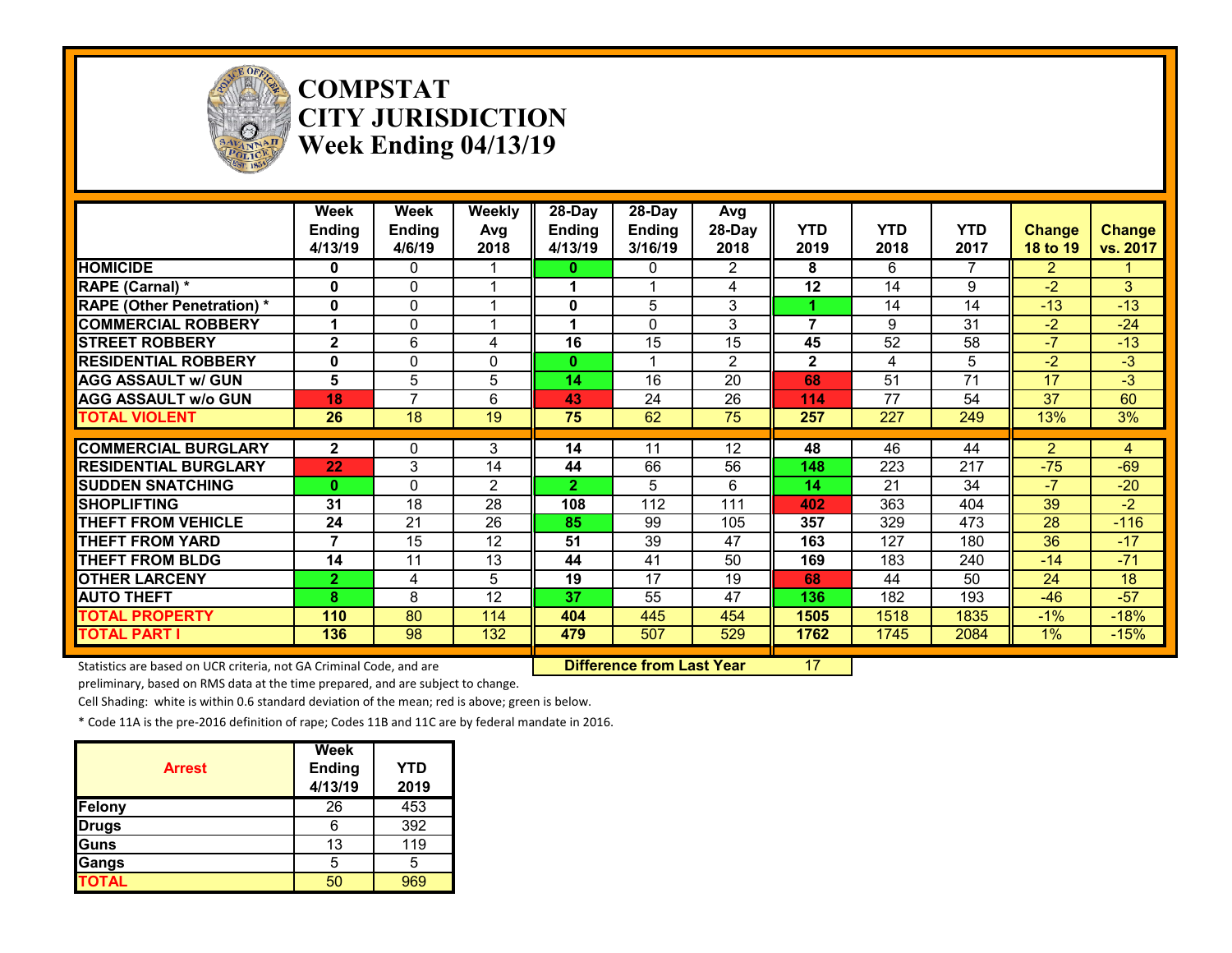

## **COMPSTATNORTH PRECINCTWeek Ending 04/13/19**

**PRECINCT COMMANDER:**

**CAPT. CARY HILL**



|                                   | Week<br><b>Ending</b>    | <b>Week</b><br><b>Ending</b> | <b>Weekly</b><br>Avg    | 28-Day<br><b>Ending</b> | 28-Day<br><b>Ending</b> | Avg<br>28-Day  | <b>YTD</b>   | <b>YTD</b>      | <b>YTD</b>      | <b>Change</b>   | <b>Change</b>  |
|-----------------------------------|--------------------------|------------------------------|-------------------------|-------------------------|-------------------------|----------------|--------------|-----------------|-----------------|-----------------|----------------|
|                                   | 4/13/19                  | 4/6/19                       | 2018                    | 4/13/19                 | 3/16/19                 | 2018           | 2019         | 2018            | 2017            | <b>18 to 19</b> | vs. 2017       |
| <b>HOMICIDE</b>                   | 0                        | 0                            | 0                       | 0                       | $\Omega$                | 0              | $\mathbf{2}$ |                 | 3               |                 | -1             |
| RAPE (Carnal) *                   | $\mathbf{0}$             | 0                            | $\mathbf{0}$            | 0                       | $\Omega$                |                | 5            | $\overline{2}$  | 4               | 3               | -4             |
| <b>RAPE (Other Penetration)</b> * | $\bf{0}$                 | $\mathbf{0}$                 | $\mathbf{0}$            | $\mathbf{0}$            | 1                       | 0              | $\bf{0}$     | $\overline{2}$  | 2               | $-2$            | $-2$           |
| <b>COMMERCIAL ROBBERY</b>         | $\mathbf{0}$             | $\mathbf{0}$                 | $\mathbf{0}$            | $\mathbf 0$             | $\mathbf{0}$            | 0              | 1            | $\overline{2}$  | 3               | $-1$            | $-2$           |
| <b>STREET ROBBERY</b>             | 0                        | $\mathbf{0}$                 | -1                      | 5                       | 5                       | 5              | 11           | 23              | 27              | $-12$           | $-16$          |
| <b>RESIDENTIAL ROBBERY</b>        | 0                        | 0                            | 0                       | 0                       | 1                       | 0              | $\mathbf 0$  | $\overline{2}$  | -4              | $-2$            | $-1$           |
| <b>AGG ASSAULT w/ GUN</b>         | 1                        | $\overline{2}$               |                         | 3                       | 3                       | 5              | 12           | 14              | $\overline{17}$ | $-2$            | $-5$           |
| <b>AGG ASSAULT w/o GUN</b>        |                          | 3                            | $\overline{2}$          | $\overline{7}$          | 10                      | 8              | 25           | 23              | 16              | $\overline{2}$  | $9^{\circ}$    |
| <b>TOTAL VIOLENT</b>              | $\overline{2}$           | $5\phantom{.}$               | 5                       | 15                      | 20                      | 20             | 56           | 69              | 73              | $-19%$          | $-23%$         |
|                                   |                          |                              |                         |                         |                         |                |              |                 |                 |                 |                |
| <b>COMMERCIAL BURGLARY</b>        |                          | 0                            |                         | 3                       | $\overline{2}$          | 3              | 14           | 9               | 14              | 5               | $\mathbf{0}$   |
| <b>RESIDENTIAL BURGLARY</b>       | 6                        | 0                            |                         | 8                       | 9                       | 6              | 22           | 23              | 21              | $-1$            |                |
| <b>SUDDEN SNATCHING</b>           | $\bf{0}$                 | 0                            | $\overline{\mathbf{A}}$ |                         | 3                       | $\overline{2}$ | 4            | 11              | 19              | $-7$            | $-15$          |
| <b>SHOPLIFTING</b>                | 3                        | $\overline{2}$               | 4                       | 9                       | 35                      | 18             | 40           | 74              | 56              | $-34$           | $-16$          |
| <b>THEFT FROM VEHICLE</b>         | $\overline{\phantom{a}}$ | 6                            | 6                       | 23                      | 19                      | 23             | 76           | 59              | 122             | 17              | $-46$          |
| <b>THEFT FROM YARD</b>            | $\blacktriangleleft$     | 3                            | 3                       | 9                       | $\overline{12}$         | 13             | 51           | 36              | 68              | 15              | $-17$          |
| <b>THEFT FROM BLDG</b>            |                          | $\overline{2}$               | 3                       | 4                       | 8                       | 14             | 33           | 58              | 86              | $-25$           | $-53$          |
| <b>OTHER LARCENY</b>              | $\bf{0}$                 | 0                            | 1                       | 3                       | 4                       | 6              | 18           | 8               | 12              | 10              | $6\phantom{1}$ |
| <b>AUTO THEFT</b>                 |                          | $\mathbf{0}$                 | 3                       | $\overline{7}$          | $\overline{2}$          | 10             | 23           | $\overline{25}$ | $\overline{57}$ | $\overline{-2}$ | $-34$          |
| <b>TOTAL PROPERTY</b>             | 20                       | 13                           | 23                      | 67                      | 94                      | 94             | 281          | 303             | 455             | $-7%$           | $-38%$         |
| <b>TOTAL PART I</b>               | 22                       | 18                           | 28                      | 82                      | 114                     | 114            | 337          | 372             | 528             | $-9%$           | $-36%$         |

Statistics are based on UCR criteria, not GA Criminal Code, and are **Difference from Last Year** -35

preliminary, based on RMS data at the time prepared, and are subject to change.

Cell Shading: white is within 0.6 standard deviation of the mean; red is above; green is below.

| <b>Arrests</b> | <b>Week</b><br><b>Ending</b><br>4/13/19 | <b>YTD</b><br>2019 |
|----------------|-----------------------------------------|--------------------|
| <b>Felony</b>  |                                         | 111                |
| Guns           |                                         | 13                 |
| <b>Drugs</b>   |                                         | 73                 |
| Gangs          |                                         |                    |
| <b>TOTAL</b>   |                                         | 198                |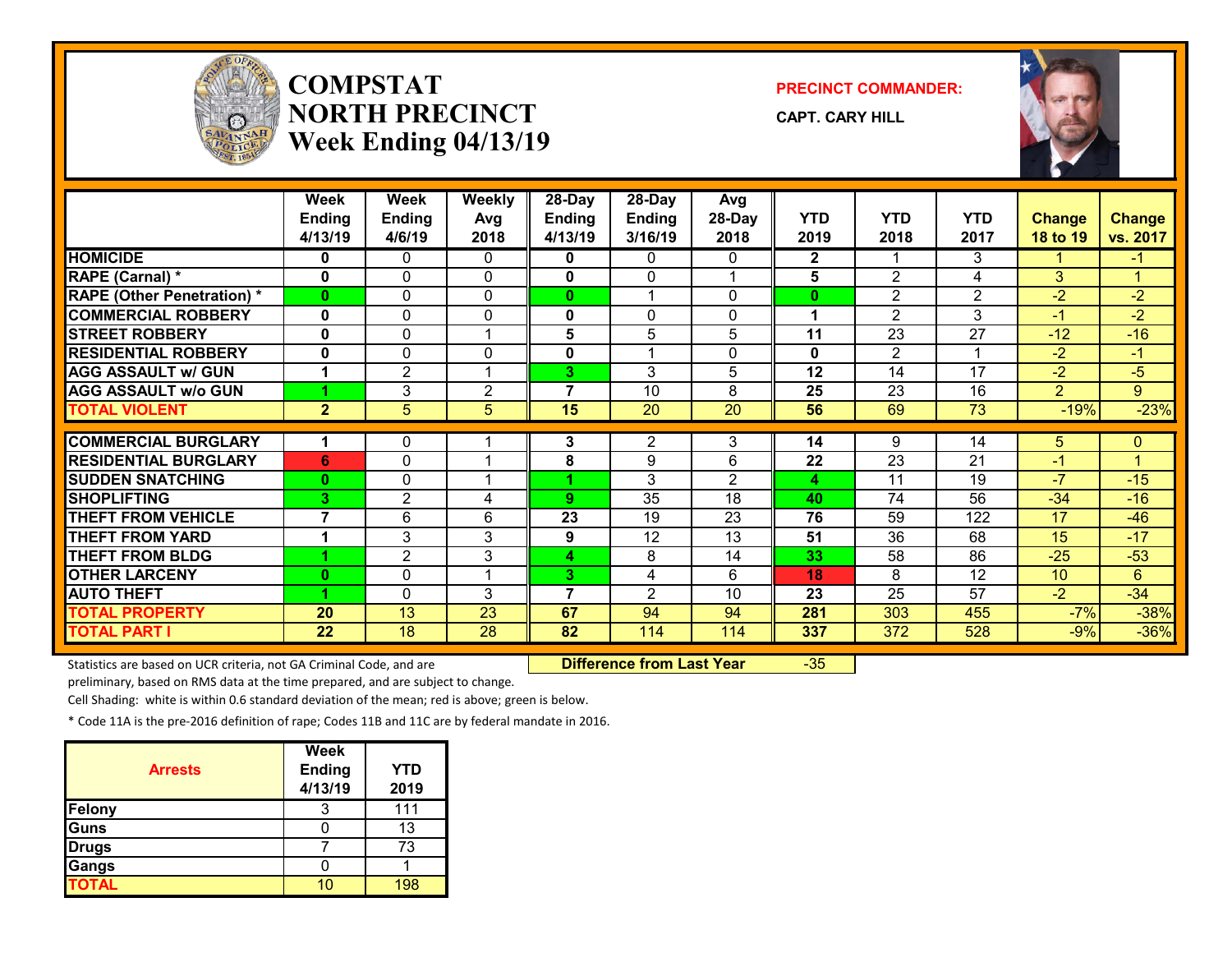

# **COMPSTATCENTRAL PRECINCTWeek Ending 04/13/19**

**PRECINCT COMMANDER:**

**CAPT. BEN HERRON**



|                                   | Week<br><b>Ending</b><br>4/13/19 | Week<br><b>Ending</b><br>4/6/19 | <b>Weekly</b><br>Avg<br>2018 | 28-Day<br><b>Ending</b><br>4/13/19 | $28$ -Day<br><b>Ending</b><br>3/16/19 | Avg<br>28-Day<br>2018 | <b>YTD</b><br>2019 | <b>YTD</b><br>2018 | <b>YTD</b><br>2017 | <b>Change</b><br>18 to 19 | <b>Change</b><br>vs. 2017 |
|-----------------------------------|----------------------------------|---------------------------------|------------------------------|------------------------------------|---------------------------------------|-----------------------|--------------------|--------------------|--------------------|---------------------------|---------------------------|
| <b>HOMICIDE</b>                   | 0                                | 0                               | 0                            | 0                                  | $\Omega$                              |                       | 1                  | 0                  | 0                  |                           |                           |
| <b>RAPE (Carnal) *</b>            | 0                                | 0                               | $\mathbf{0}$                 | $\mathbf{0}$                       | 1                                     |                       | $\mathbf{2}$       | 4                  | 3                  | $-2$                      | $-1$                      |
| <b>RAPE (Other Penetration) *</b> | $\mathbf{0}$                     | 0                               | $\mathbf{0}$                 | $\mathbf{0}$                       | 4                                     |                       | 1                  | 4                  | 4                  | $-3$                      | $-3$                      |
| <b>COMMERCIAL ROBBERY</b>         | 1                                | 0                               | $\Omega$                     | 1                                  | $\mathbf{0}$                          |                       | $\mathbf{2}$       | 4                  | 6                  | 1                         | $-4$                      |
| <b>STREET ROBBERY</b>             | $\mathbf{0}$                     | 3                               | $\overline{ }$               | 5                                  | 4                                     | 5                     | 14                 | $\overline{12}$    | 15                 | $\overline{2}$            | $-1$                      |
| <b>RESIDENTIAL ROBBERY</b>        | $\mathbf 0$                      | 0                               | $\Omega$                     | $\mathbf 0$                        | $\mathbf{0}$                          |                       | $\mathbf 0$        | 1                  | 1                  | $-1$                      | $-1$                      |
| <b>AGG ASSAULT w/ GUN</b>         |                                  | $\overline{2}$                  | $\overline{2}$               | 4                                  | 5                                     | $\overline{7}$        | $\overline{21}$    | $\overline{17}$    | $\overline{22}$    | 4                         | $-1$                      |
| <b>AGG ASSAULT w/o GUN</b>        | 8                                | $\Omega$                        | $\overline{2}$               | 11                                 | 5                                     | $\overline{7}$        | 34                 | 22                 | 15                 | 12                        | 19                        |
| <b>TOTAL VIOLENT</b>              | 10                               | 5                               | 5                            | 21                                 | $\overline{16}$                       | 22                    | 75                 | 61                 | 66                 | 23%                       | 14%                       |
|                                   |                                  |                                 |                              |                                    |                                       |                       |                    |                    |                    |                           |                           |
| <b>COMMERCIAL BURGLARY</b>        | $\mathbf{0}$                     | 0                               |                              | 5                                  | 6                                     | 3                     | 12                 | 16                 | 11                 | $-4$                      |                           |
| <b>RESIDENTIAL BURGLARY</b>       | 10 <sup>1</sup>                  | 0                               | 4                            | 16                                 | 13                                    | 15                    | 46                 | 54                 | 69                 | $-8$                      | $-23$                     |
| <b>SUDDEN SNATCHING</b>           | $\mathbf{0}$                     | 0                               | $\Omega$                     | 0                                  | 1                                     |                       | $\mathbf{2}$       | $\overline{2}$     | 8                  | 0                         | $-6$                      |
| <b>SHOPLIFTING</b>                | $\overline{7}$                   | 5                               | 4                            | 18                                 | 13                                    | 17                    | 69                 | 40                 | 69                 | 29                        | $\Omega$                  |
| <b>THEFT FROM VEHICLE</b>         | 10 <sup>1</sup>                  | 5                               | $\overline{7}$               | 23                                 | 31                                    | 26                    | 85                 | 98                 | 131                | $-13$                     | $-46$                     |
| <b>THEFT FROM YARD</b>            | 3                                | $\overline{7}$                  | 4                            | 23                                 | 9                                     | 16                    | 55                 | 40                 | 60                 | 15                        | $-5$                      |
| <b>THEFT FROM BLDG</b>            | 4                                | 4                               | 3                            | 13                                 | 12                                    | 13                    | 44                 | 49                 | 41                 | -5                        | 3                         |
| <b>OTHER LARCENY</b>              | 1                                |                                 |                              | 6                                  | 1                                     | 5                     | 22                 | 6                  | 14                 | 16                        | 8                         |
| <b>AUTO THEFT</b>                 | $\overline{2}$                   |                                 | 4                            | 10                                 | $\overline{20}$                       | 14                    | 35                 | 60                 | 54                 | $-25$                     | $-19$                     |
| <b>TOTAL PROPERTY</b>             | 37                               | 23                              | 27                           | 114                                | 106                                   | 109                   | 370                | 365                | 457                | 1%                        | $-19%$                    |
| <b>TOTAL PART I</b>               | 47                               | 28                              | 33                           | 135                                | 122                                   | 131                   | 445                | 426                | 523                | 4%                        | $-15%$                    |

Statistics are based on UCR criteria, not GA Criminal Code, and are **Difference from Last Year** 19

preliminary, based on RMS data at the time prepared, and are subject to change.

Cell Shading: white is within 0.6 standard deviation of the mean; red is above; green is below.

| <b>Arrests</b> | <b>Week</b><br><b>Ending</b><br>4/13/19 | <b>YTD</b><br>2019 |
|----------------|-----------------------------------------|--------------------|
| Felony         | b                                       | 129                |
| Drugs          |                                         | 62                 |
| Guns           |                                         |                    |
| Gangs          |                                         |                    |
| <b>TOTAL</b>   |                                         | 196                |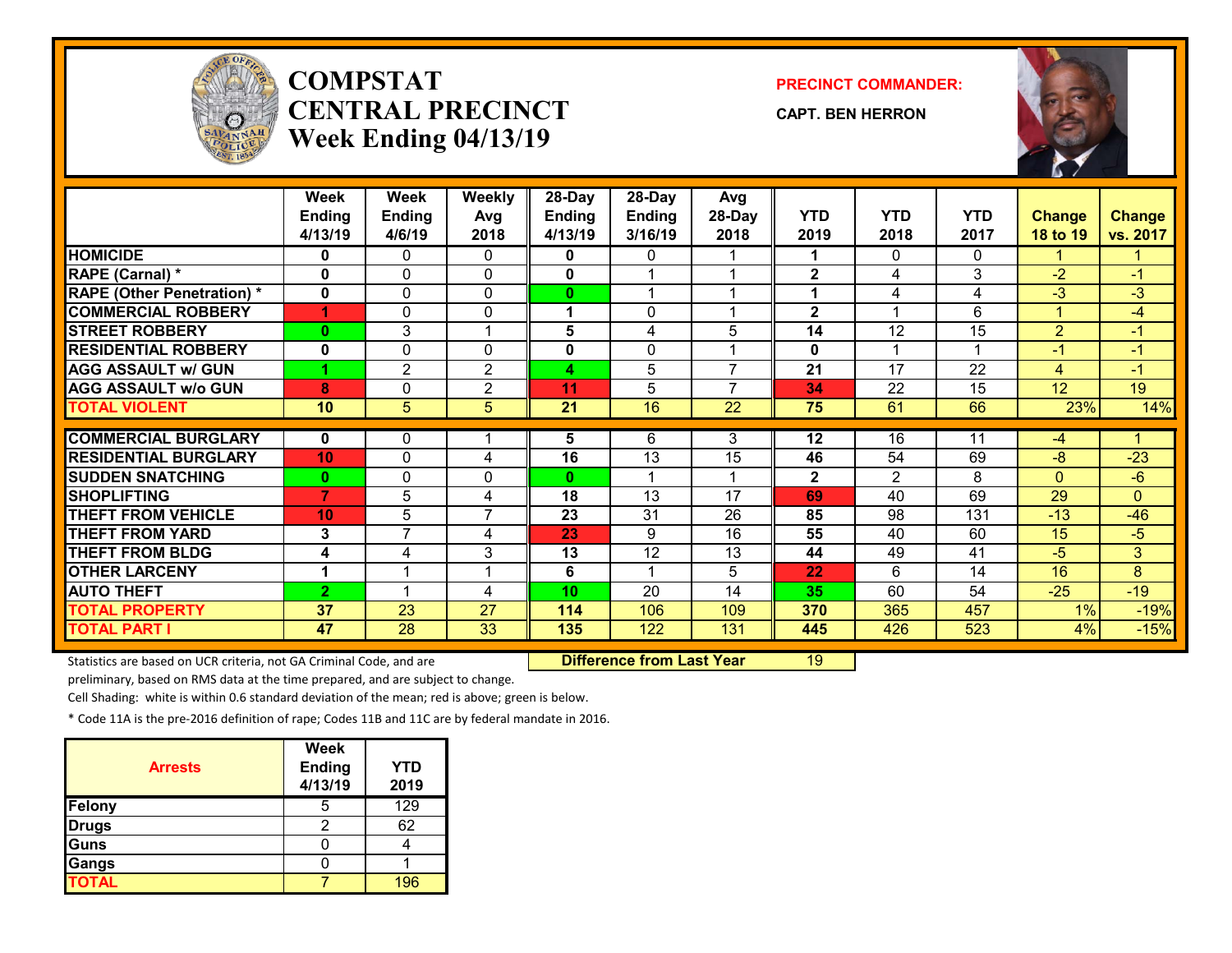

# **COMPSTATSOUTH PRECINCTWeek Ending 04/13/19**

#### **PRECINCT COMMANDER:**

**CAPT. MICHELLE HALFORD**



|                                   | Week          | Week           | Weekly         | $28$ -Day    | 28-Day         | Avg             |              |                         |                |                |                 |
|-----------------------------------|---------------|----------------|----------------|--------------|----------------|-----------------|--------------|-------------------------|----------------|----------------|-----------------|
|                                   | <b>Ending</b> | <b>Ending</b>  | Avg            | Ending       | <b>Ending</b>  | 28-Day          | <b>YTD</b>   | <b>YTD</b>              | <b>YTD</b>     | <b>Change</b>  | Change          |
|                                   | 4/13/19       | 4/6/19         | 2018           | 4/13/19      | 3/16/19        | 2018            | 2019         | 2018                    | 2017           | 18 to 19       | vs. 2017        |
| <b>HOMICIDE</b>                   | 0             | 0              | $\mathbf{0}$   | 0            | 0              | 0               | 4            |                         |                | 3.             | 3               |
| RAPE (Carnal) *                   | $\bf{0}$      | 0              | $\mathbf{0}$   | $\mathbf 0$  | $\Omega$       |                 | 1            | 4                       |                | $-3$           | $\overline{0}$  |
| <b>RAPE (Other Penetration) *</b> | $\bf{0}$      | 0              | $\Omega$       | $\mathbf{0}$ |                |                 | $\mathbf{0}$ | 5                       | $\overline{2}$ | $-5$           | $-2$            |
| <b>COMMERCIAL ROBBERY</b>         | $\bf{0}$      | 0              | 0              | 0            | $\mathbf{0}$   |                 | 3            | 4                       | 10             | $-1$           | $-7$            |
| <b>STREET ROBBERY</b>             | 0             | 0              | 1              | $\mathbf{0}$ | 3              | 3               | 8            | 6                       | 6              | $\overline{2}$ | $\overline{2}$  |
| <b>RESIDENTIAL ROBBERY</b>        | $\bf{0}$      | 0              | $\mathbf{0}$   | $\mathbf{0}$ | $\mathbf{0}$   |                 | 0            | $\overline{\mathbf{A}}$ |                | $-1$           | $-1$            |
| <b>AGG ASSAULT w/ GUN</b>         | 0             | $\overline{ }$ | 1              | 3            | 0              | $\overline{2}$  | 15           | $\overline{2}$          | 10             | 13             | 5               |
| <b>AGG ASSAULT w/o GUN</b>        | 3             | $\overline{2}$ | 1              | 12           | 4              | 4               | 23           | 10                      | 6              | 13             | $\overline{17}$ |
| <b>TOTAL VIOLENT</b>              | 3             | 3              | 3              | 15           | 8              | 14              | 54           | 33                      | 37             | 64%            | 46%             |
|                                   |               |                |                |              |                |                 |              |                         |                |                |                 |
| <b>COMMERCIAL BURGLARY</b>        | 0             | 0              |                | 5            |                | 5               | 18           | 13                      | 15             | 5.             | 3               |
| <b>RESIDENTIAL BURGLARY</b>       |               | $\overline{2}$ | 4              | 5            | 20             | 15              | 16           | 66                      | 51             | $-50$          | $-35$           |
| <b>SUDDEN SNATCHING</b>           | $\bf{0}$      | 0              | $\mathbf{0}$   | $\mathbf{0}$ | $\Omega$       |                 | 4            | 3                       |                |                | 3               |
| <b>SHOPLIFTING</b>                | 14            | 8              | 13             | 58           | 45             | $\overline{53}$ | 220          | 166                     | 202            | 54             | $\overline{18}$ |
| <b>THEFT FROM VEHICLE</b>         | 3             | 3              | 7              | 16           | 25             | 28              | 89           | 88                      | 109            |                | $-20$           |
| <b>THEFT FROM YARD</b>            | $\mathbf{2}$  | 0              | $\overline{2}$ | 6            | $\overline{7}$ | 8               | 22           | 19                      | 25             | 3 <sup>1</sup> | $-3$            |
| <b>THEFT FROM BLDG</b>            | 4             | $\overline{2}$ | 3              | 11           | 8              | 12              | 46           | 30                      | 68             | 16             | $-22$           |
| <b>OTHER LARCENY</b>              | 0             | 0              | 1              | $\mathbf 2$  | 5              | $\overline{2}$  | 8            | 7                       | 14             | 1              | $-6$            |
| <b>AUTO THEFT</b>                 | 4             |                | 3              | 9            | 16             | 11              | 37           | 39                      | 37             | $-2$           | $\mathbf{0}$    |
| <b>TOTAL PROPERTY</b>             | 28            | 16             | 34             | 112          | 127            | 136             | 460          | 431                     | 522            | 7%             | $-12%$          |
| <b>TOTAL PART I</b>               | 31            | 19             | 37             | 127          | 135            | 150             | 514          | 464                     | 559            | 11%            | $-8%$           |

Statistics are based on UCR criteria, not GA Criminal Code, and are **Difference from Last Year** 50

preliminary, based on RMS data at the time prepared, and are subject to change.

Cell Shading: white is within 0.6 standard deviation of the mean; red is above; green is below.

| <b>Arrests</b> | <b>Week</b><br><b>Ending</b><br>4/13/19 | <b>YTD</b><br>2019 |
|----------------|-----------------------------------------|--------------------|
| Felony         | 10                                      | 67                 |
| <b>Drugs</b>   | 3                                       | 34                 |
| Gun            |                                         |                    |
| Gangs          |                                         |                    |
| <b>TOTAL</b>   |                                         | 112                |